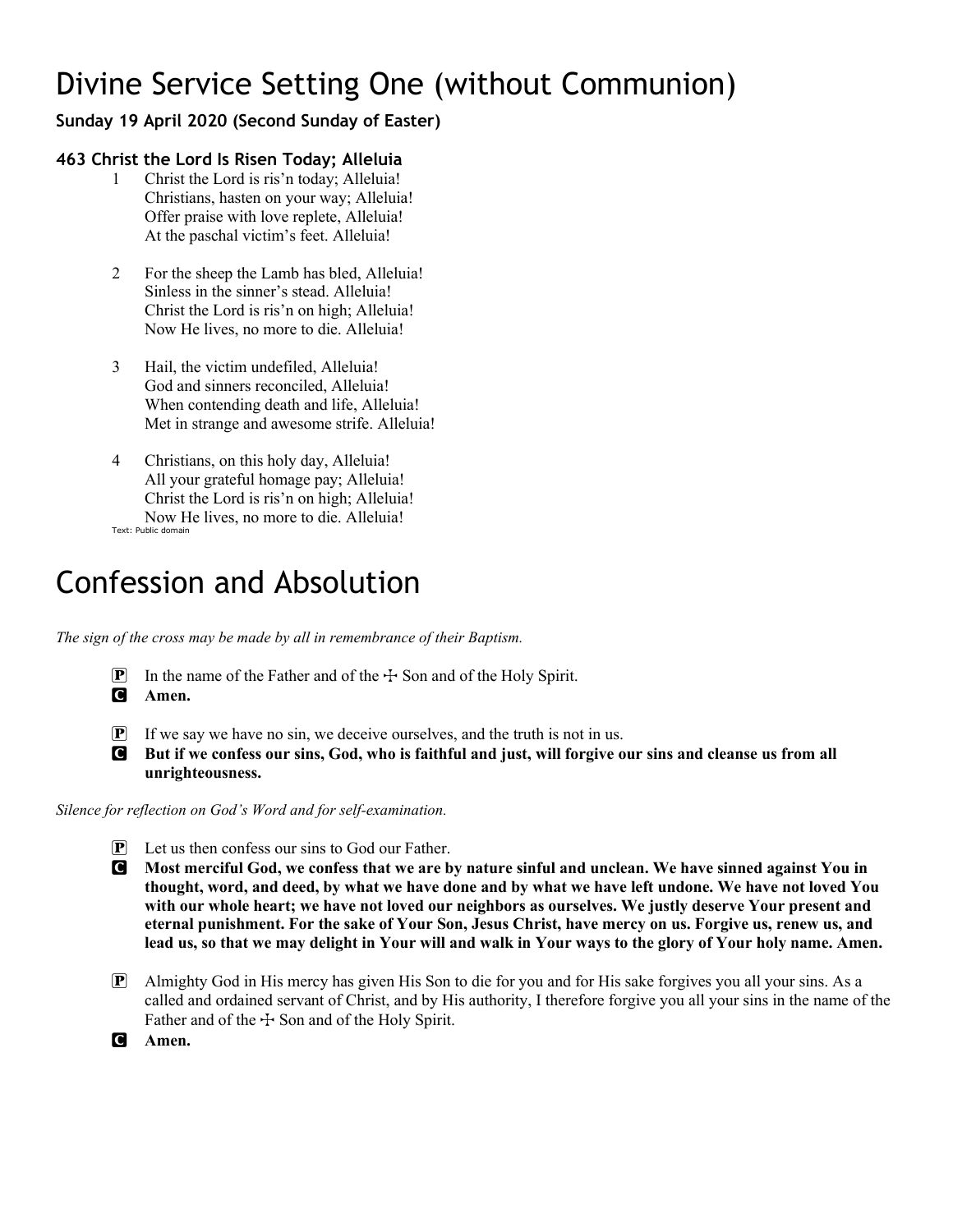# Service of the Word

## **Psalm**

<sup>1</sup>Praise the LORD! Praise the LORD from the | heavens;\* praise him | in the heights! 2Praise him, all his | angels;\* praise him, | all his hosts! 3Praise him, | sun and moon,\* praise him, all you | shining stars! 4 Praise him, you highest | heavens,\* and you waters above the | heavens! <sup>5</sup>Let them praise the name of the LORD!\* For he commanded and they were cre- | ated.  $6$ And he established them forever and ever;\* he gave a decree, and it shall not | pass away.  $7$ Praise the LORD | from the earth, $*$ you great sea creatures and | all deeps, <sup>8</sup>fire and hail, snow and mist,\* stormy wind fulfill- | ing his word! <sup>9</sup>Mountains and | all hills,\* fruit trees and all | cedars! <sup>10</sup>Beasts and all | livestock,\* creeping things and | flying birds! <sup>11</sup>Kings of the earth and all  $|$  peoples,\* princes and all rulers | of the earth!  $12\overline{Y}$ oung men and maidens to- | gether,\* old men and | children! <sup>13</sup>Let them praise the name of the LORD, for his name alone is ex- | alted;\* his majesty is above earth and | heaven. 14He has raised up a horn for his people, praise for | all his saints,\* for the people of Israel who are near to him. | Praise the LORD!

**Glory be to the Father and** | **to the Son**\* **and to the Holy** | **Spirit; as it was in the be-** | **ginning,**\* **is now, and will be forever.** | **Amen.**

- A In peace let us pray to the Lord.
- C **Lord, have mercy.**
- A For the peace from above and for our salvation let us pray to the Lord.
- C **Lord, have mercy.**
- A For the peace of the whole world, for the well-being of the Church of God, and for the unity of all let us pray to the Lord.
- C **Lord, have mercy.**
- A For this holy house and for all who offer here their worship and praise let us pray to the Lord.
- C **Lord, have mercy.**
- A Help, save, comfort, and defend us, gracious Lord.
- C **Amen.**

**Kyrie** *LSB 152*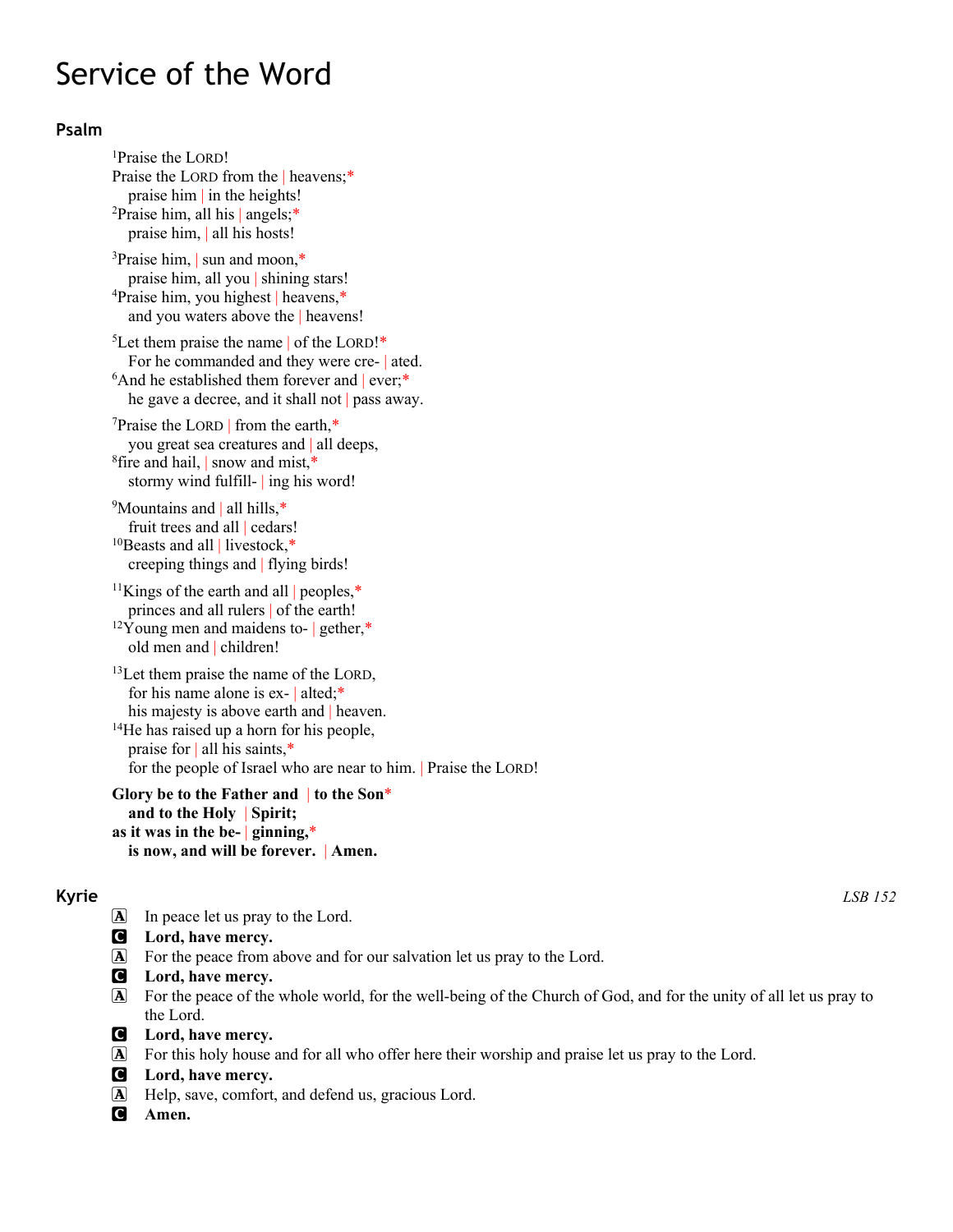

#### **Salutation and Collect of the Day**

- P The Lord be with you.
- C **And also with you.**

 $\mathbf{P}$  Let us pray.

Almighty God, grant that we who have celebrated the Lord's resurrection may by Your grace confess in our life and conversation that Jesus is Lord and God; through the same Jesus Christ, Your Son, who lives and reigns with You and the Holy Spirit, one God, now and forever.

```
C Amen.
```
#### **First Reading** *Acts 5:29–42*

 $^{29}$ But Peter and the apostles answered, "We must obey God rather than men.  $^{30}$ The God of our fathers raised Jesus, whom you killed by hanging him on a tree. <sup>31</sup>God exalted him at his right hand as Leader and Savior, to give repentance to Israel and forgiveness of sins. 32And we are witnesses to these things, and so is the Holy Spirit, whom God has given to those who obey him."

<sup>33</sup>When they heard this, they were enraged and wanted to kill them. <sup>34</sup>But a Pharisee in the council named Gamaliel, a teacher of the law held in honor by all the people, stood up and gave orders to put the men outside for a little while. <sup>35</sup>And he said to them, "Men of Israel, take care what you are about to do with these men. <sup>36</sup>For before these days Theudas rose up, claiming to be somebody, and a number of men, about four hundred, joined him. He was killed, and all who followed him were dispersed and came to nothing. 37After him Judas the Galilean rose up in the days of the census and drew away some of the people after him. He too perished, and all who followed him were scattered. 38So in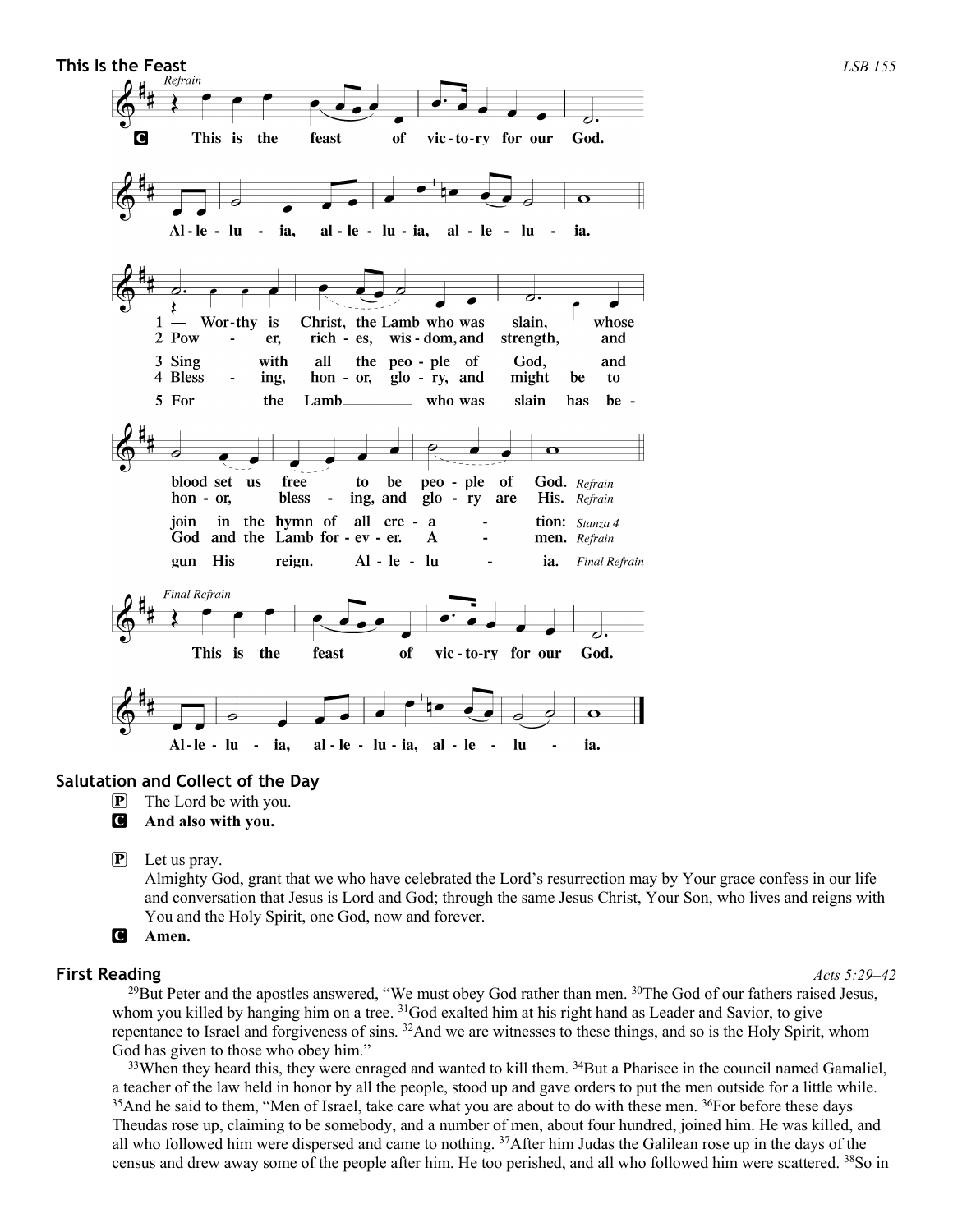the present case I tell you, keep away from these men and let them alone, for if this plan or this undertaking is of man, it will fail; 39but if it is of God, you will not be able to overthrow them. You might even be found opposing God!" So they took his advice, 40and when they had called in the apostles, they beat them and charged them not to speak in the name of Jesus, and let them go. 41Then they left the presence of the council, rejoicing that they were counted worthy to suffer dishonor for the name. <sup>42</sup>And every day, in the temple and from house to house, they did not cease teaching and preaching Jesus as the Christ.

A This is the Word of the Lord. C **Thanks be to God.**

**Gradual** *adapt. from Matthew 28:7; Hebrews 2:7; Psalm 8:6*

Christ has risen | from the dead.\*

[God the Father] has crowned him with glory and | honor.

He has given him dominion over the works of his hands;\*

he has put all things un- | der his feet.

**Epistle** *1 Peter 1:3–9*

<sup>3</sup>Blessed be the God and Father of our Lord Jesus Christ! According to his great mercy, he has caused us to be born again to a living hope through the resurrection of Jesus Christ from the dead, <sup>4</sup>to an inheritance that is imperishable, undefiled, and unfading, kept in heaven for you, <sup>5</sup>who by God's power are being guarded through faith for a salvation ready to be revealed in the last time. <sup>6</sup>In this you rejoice, though now for a little while, if necessary, you have been grieved by various trials, 7so that the tested genuineness of your faith—more precious than gold that perishes though it is tested by fire—may be found to result in praise and glory and honor at the revelation of Jesus Christ. <sup>8</sup>Though you have not seen him, you love him. Though you do not now see him, you believe in him and rejoice with joy that is inexpressible and filled with glory, 9obtaining the outcome of your faith, the salvation of your souls.

A This is the Word of the Lord.

C **Thanks be to God.**

### **Verse of the Day** *Romans 6:9; John 20:29b*

Alleluia. We know that Christ being raised from the dead will never die again; death no longer has dominion over him. Alleluia. Blessed are those who have not seen and yet have believed. Alleluia.

### **Holy Gospel** *John 20:19–31*

P The Holy Gospel according to St. John, the twentieth chapter.

**C** Glory to You, O Lord.

<sup>19</sup>On the evening of that day, the first day of the week, the doors being locked where the disciples were for fear of the Jews, Jesus came and stood among them and said to them, "Peace be with you." 20When he had said this, he showed them his hands and his side. Then the disciples were glad when they saw the Lord. 21Jesus said to them again, "Peace be with you. As the Father has sent me, even so I am sending you." <sup>22</sup>And when he had said this, he breathed on them and said to them, "Receive the Holy Spirit. 23If you forgive the sins of anyone, they are forgiven; if you withhold forgiveness from anyone, it is withheld."

 $^{24}$ Now Thomas, one of the Twelve, called the Twin, was not with them when Jesus came.  $^{25}$ So the other disciples told him, "We have seen the Lord." But he said to them, "Unless I see in his hands the mark of the nails, and place my finger into the mark of the nails, and place my hand into his side, I will never believe."

 $^{26}$ Eight days later, his disciples were inside again, and Thomas was with them. Although the doors were locked, Jesus came and stood among them and said, "Peace be with you." 27Then he said to Thomas, "Put your finger here, and see my hands; and put out your hand, and place it in my side. Do not disbelieve, but believe." <sup>28</sup>Thomas answered him, "My Lord and my God!" <sup>29</sup>Jesus said to him, "Have you believed because you have seen me? Blessed are those who have not seen and yet have believed."

 $30$ Now Jesus did many other signs in the presence of the disciples, which are not written in this book;  $31$ but these are written so that you may believe that Jesus is the Christ, the Son of God, and that by believing you may have life in his name.

P This is the Gospel of the Lord.

C **Praise to You, O Christ.**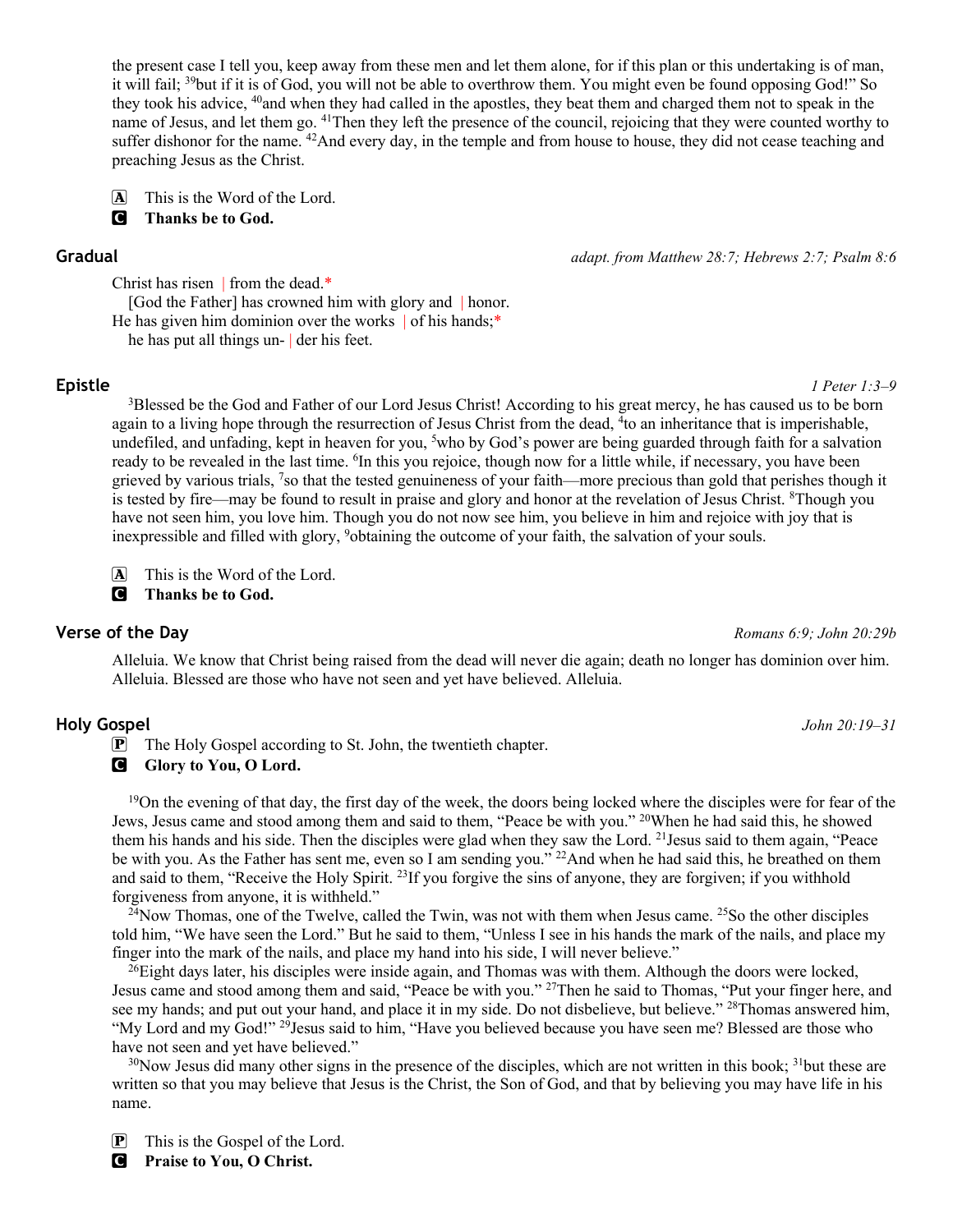### **472 These Things Did Thomas Count as Real**

- 1 These things did Thomas count as real: The warmth of blood, the chill of steel, The grain of wood, the heft of stone, The last frail twitch of flesh and bone.
- 2 The vision of his skeptic mind Was keen enough to make him blind To any unexpected act Too large for his small world of fact.
- 3 His reasoned certainties denied That one could live when one had died, Until his fingers read like braille The markings of the spear and nail.
- 4 May we, O God, by grace believe And thus the risen Christ receive, Whose raw imprinted palms reached out And beckoned Thomas from his doubt. Text: © 1984 Oxford University Press. Used by permission: CPH Limited Promotional License no. 119000000

#### **Sermon**

#### **Apostles' Creed**

C **I believe in God, the Father Almighty, maker of heaven and earth.**

> **And in Jesus Christ, His only Son, our Lord, who was conceived by the Holy Spirit, born of the virgin Mary, suffered under Pontius Pilate, was crucified, died and was buried. He descended into hell. The third day He rose again from the dead. He ascended into heaven and sits at the right hand of God the Father Almighty. From thence He will come to judge the living and the dead.**

**I believe in the Holy Spirit, the holy Christian Church, the communion of saints, the forgiveness of sins, the resurrection of the body,** and the life  $+$  everlasting. Amen.

#### **Prayer of the Church**

P Hear us, merciful Father, as we pray for ourselves, for the Church, for our nation and for all people. God of mercy, keep us from the doubts and fears that cripple us and prevent us from knowing the fullness of Your saving peace and gracious presence. Teach us to trust in Your Word and to believe with all our hearts, minds, and strength in Jesus Christ, crucified for our sins and raised for our justification. Lord, in Your mercy,

#### C **hear our prayer.**

P God of grace, bestow upon Your Church Your Holy Spirit and all the gifts that come down from on high. Grant to us pastors who will preach faithfully and ears to hear Your Word proclaimed. Give us boldness in our witness before the world and courage to speak Your name without fear. Lord, in Your mercy,

#### C **hear our prayer.**

P God of power, give courage and strength to those persecuted for the faith. Keep Your Church from following the winds of change, and make her steadfast in the doctrine of the apostles and the faith once delivered to the saints.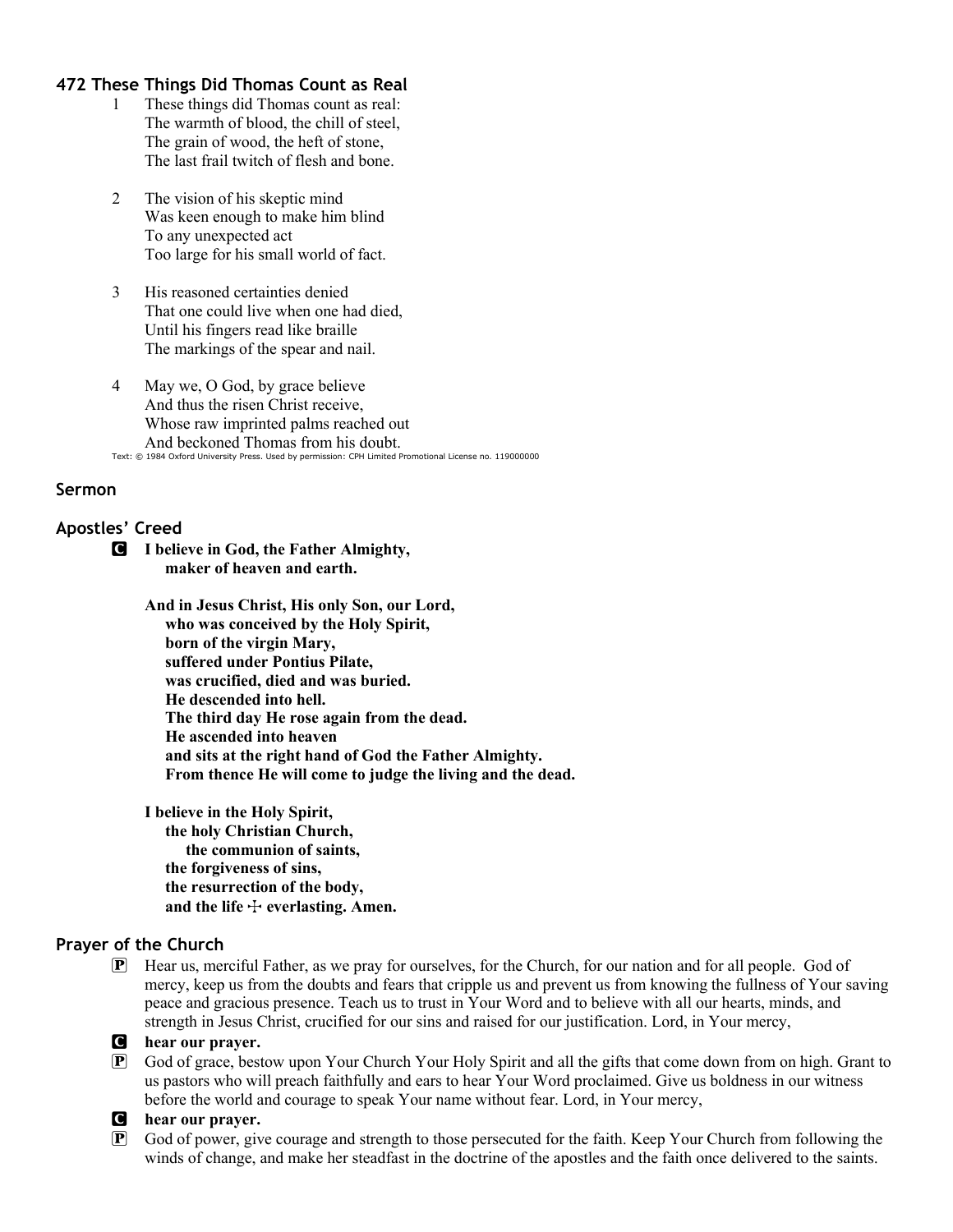This week we pray for St. Paul's in Borehamwood, Pastor Stilve, and the India Evangelical Lutheran Church. Lord, in Your mercy,

### C **hear our prayer.**

P God of might, counsel the nations and their leaders in the paths of peace and justice. Bless us with wise, faithful and just leaders who will protect the sanctity of life and defend us against all enemies. Lord, in Your mercy,

#### C **hear our prayer.**

P God of love, teach us to love one another as You have loved us. Guide us so that in our neighbourhoods and communities we may manifest the love of Christ as well as His strength. Deliver us from all that would threaten our homes and families. Protect the doctors, nurses, and staff of the NHS, care workers, police, firefighters, and all who continue to live out their vocations to assist us during this time of pandemic. Lord, in Your mercy,

#### C **hear our prayer.**

P God of comfort, give Your aid and relief to all who suffer want or need, to the sick in their afflictions, to those troubled in mind, and to those to whom death draws near. Heal and sustain them according to Your gracious will, and preserve them in faith to eternal life. Lord, in Your mercy,

#### C **hear our prayer.**

 $\mathbf{P}$  God of hope, deliver us from the distractions of things that do not matter, that we may focus on the needful things of Your Word and promises and so be found faithful when our Lord returns in His glory. Lord, in Your mercy,

#### C **hear our prayer.**

 $\overline{P}$  O blessed God and Lord, hear the prayers of Your people and teach us to trust in Your will to answer our prayers with all that is needful and beneficial, both for us and for all for whom we have prayed; through Jesus Christ, our Lord, who lives and reigns with You and the Holy Spirit, one God, now and forever.

#### C **Amen.**

## **Lord's Prayer**

C **Our Father who art in heaven, hallowed be Thy name, Thy kingdom come, Thy will be done on earth as it is in heaven; give us this day our daily bread; and forgive us our trespasses as we forgive those who trespass against us; and lead us not into temptation, but deliver us from evil. For Thine is the kingdom and the power and the glory forever and ever. Amen.**

### **Benediction** *LSB 228*

 $\mathbb{P}$  The grace of our Lord  $\div$  Jesus Christ and the love of God and the communion of the Holy Spirit be with you all. C **Amen.**

# **Closing Hymn**

- 1 Christ has arisen, alleluia. Rejoice and praise Him, alleluia. For our Redeemer burst from the tomb, Even from death, dispelling its gloom. Refrain
- *ref Let us sing praise to Him with endless joy; Death's fearful sting He has come to destroy. Our sin forgiving, alleluia! Jesus is living, alleluia!*